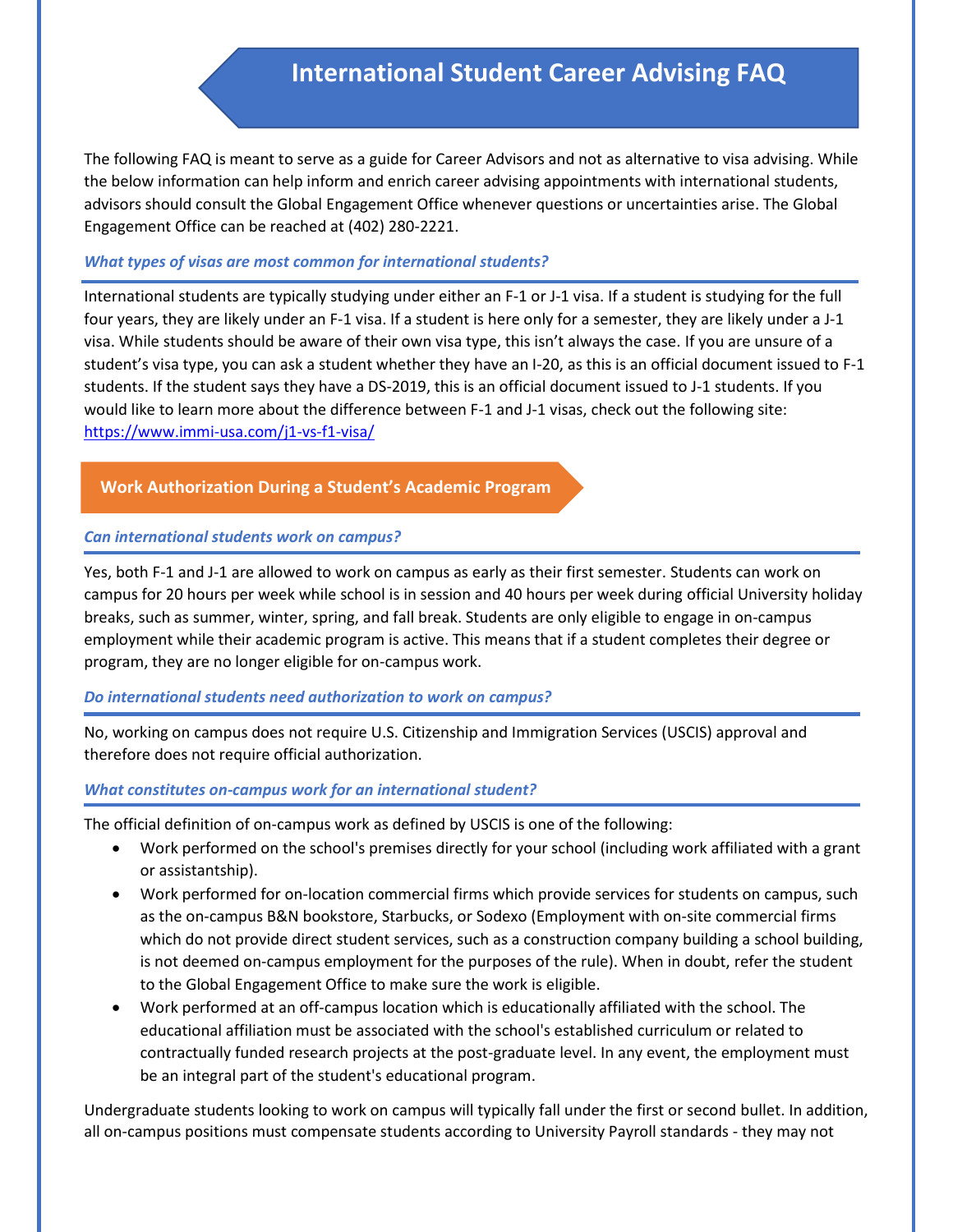receive alternative compensation through gift cards or other forms of undocumented payment. If you are unsure whether a student's proposed employment falls under the "on-campus" banner, consult with the Global Engagement Office.

# *Can international students work off-campus during their academic program?*

Yes, with authorization.

## *What are the requirements for students to work off-campus during their academic program?*

*F-1 students* are eligible to work off-campus during their academic degree if they are authorized for Curricular Practical Training (CPT). CPT employment is defined by the USCIS as "alternative work/study, internship, cooperative education, or any other type of required internship or practicum that is offered by sponsoring employers through cooperative agreements with the school."

To be eligible for CPT employment:

1. The student must have been enrolled in school full-time for one year (two academic semesters) on valid F1 status (except for graduate students where the program requires immediate CPT). Note, if students engage in an English-language program prior to the start of their academic degree, time spent in the program will not contribute to the one-year requirement necessary for CPT eligibility.

2. The CPT employment must be an integral part of the student's degree program or requirement for a course for which they receive academic credit

3. They must have received a job offer that qualifies before the CPT authorization request is processed

4. **The job offer must be in the student's major or field of study as listed on their I-20 form**.

*J-1 students* are eligible to work off-campus during or following their academic program through Academic Training authorization. Academic Training is work, training, or experience **related to a student's field of study as listed on their DS-2019**.

Criteria for Academic Training includes:

- 1. Students must have a job offer in their field of study and obtained a written recommendation for Academic Training from their academic advisor in order to apply for Academic Training with the Global Engagement Office
- 2. The time students are authorized for academic training before their program completion will be subtracted from the total time of academic training for which they are eligible. Time allotted may not exceed "the period of full course of study" or 18 months, whichever is shorter. Completing more than one-degree program does not increase a student's academic training period. This means that if a student is here for one semester of study ( $\approx$ 4 months), they will have  $\approx$ 4 months of academic training authorization, which they can either use during their academic program or immediately afterward.
- 3. A J-1 student may be authorized to work off-campus if "serious, urgent, and unforeseen economic circumstances" have arisen since acquiring J-1 status. Consult with the Global Engagement Office if you believe a student may be eligible.

## *How many hours can international students work per week?*

Students can work a total of 20 hours per week when school is in session and can work a total of 40 hours per week during summer and official University breaks. The hour limit is a total of all jobs (on and off-campus) the student is currently engaged in and includes both paid and unpaid work.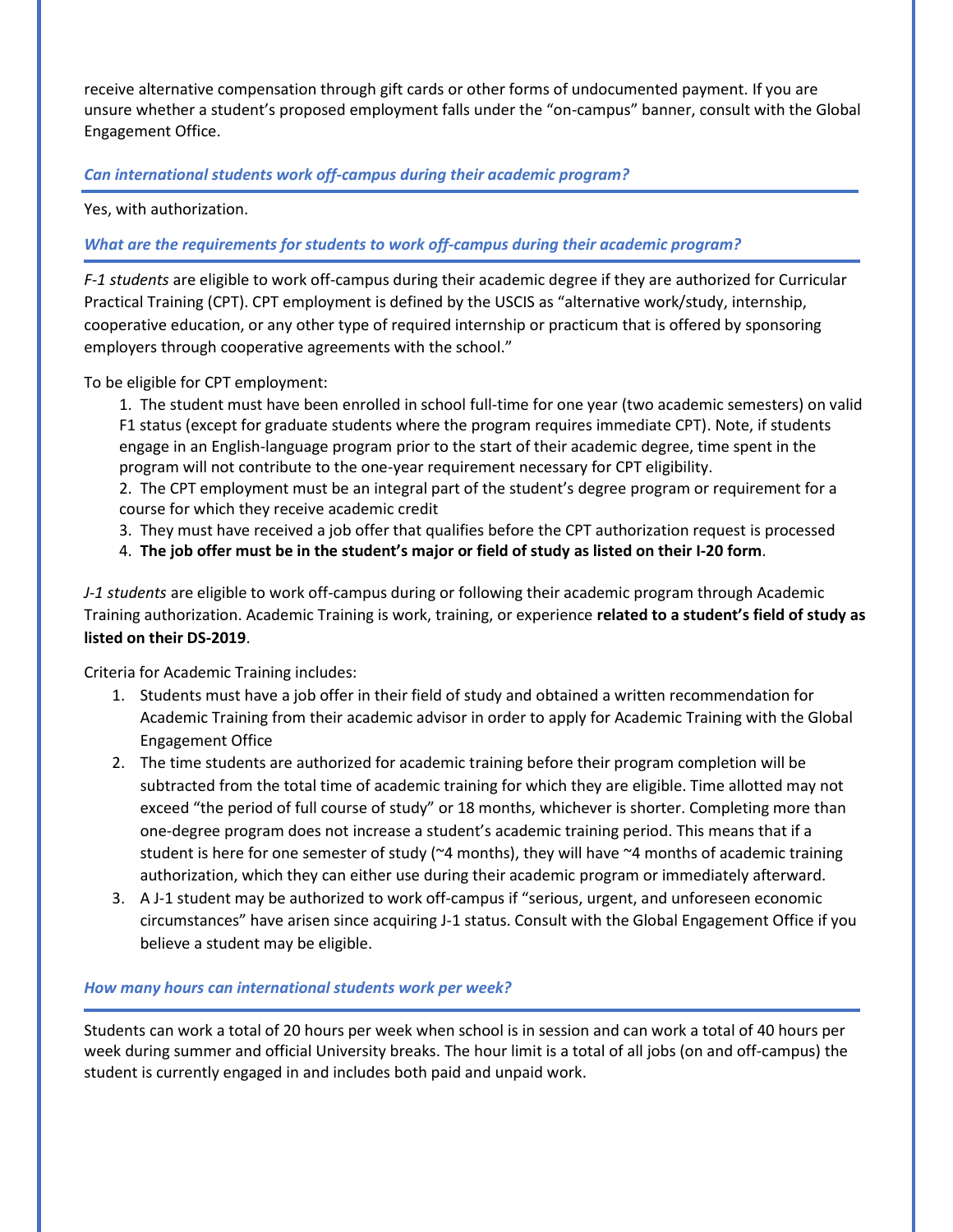# *Is there a limit to how much international students can work off campus during their academic program?*

Students on an F-1 visa who engage in 12 months or more of full-time off-campus (CPT) work throughout their academic program will not be eligible for OPT (post-graduation work authorization). Refer to *What are the requirements for students to work off-campus during their academic program?* to review regulations surrounding J-1 visa work authorization.

# *How can I tell if a proposed internship is connected to an international student's field of study?*

When a student is accepted into a U.S. program, they are issued either an I-20 form if they are an F-1 student or a DS-2019 form if they are a J-1 student. Their form will list their field of study. If a student has changed majors, they need to meet with the Global Engagement Office to make sure their form is updated with the correct major before being authorized for work connected to the new major.

The connection between a major and the intended employment should be direct and logical. If the connection feels like a stretch and the student engages in the work, it could cause issues for them should they decide to apply for OPT later on. Consult with the Global Engagement Office if you are uncertain about whether an intended internship connects with the field of study.

#### *When does a student need to obtain a social security number?*

Students who are working in the U.S. must obtain a social security number before they can begin working. In order to issue a Social Security number, the Social Security Administration requires evidence that the student:

- Is eligible to work in the U.S.
- Is a full-time student
- Has received a formal offer of on-campus employment, OR
- Has been authorized for off-campus employment through Curricular Practical Training, Optional Practical Training, or Academic Training.

If the student is unsure how to obtain a social security number, they should consult with the Global Engagement Office.

# **Work Authorization After a Student's Academic Program**

## *Can F-1 students work off-campus after they graduate?*

Yes, F-1 Students are eligible to apply for Optional Practical Training (OPT) which will allow them 12 months of work authorization post-graduation.

#### *When can an F-1 student begin applying for OPT?*

Students can begin applying for OPT 90 days before completing their program and up to 60 days after. It takes an average of 3-5 months for OPT paperwork to be completed and for students to be issued an EAD card (which allows them to begin work). It is therefore strongly recommended that students apply for OPT as early as possible. If you are working with at student who is considering applying to OPT, encourage them to meet with the Global Engagement Office.

#### *Can an F-1 student apply for OPT before they have a job offer?*

Yes, students do not need to wait for a job offer to apply for OPT.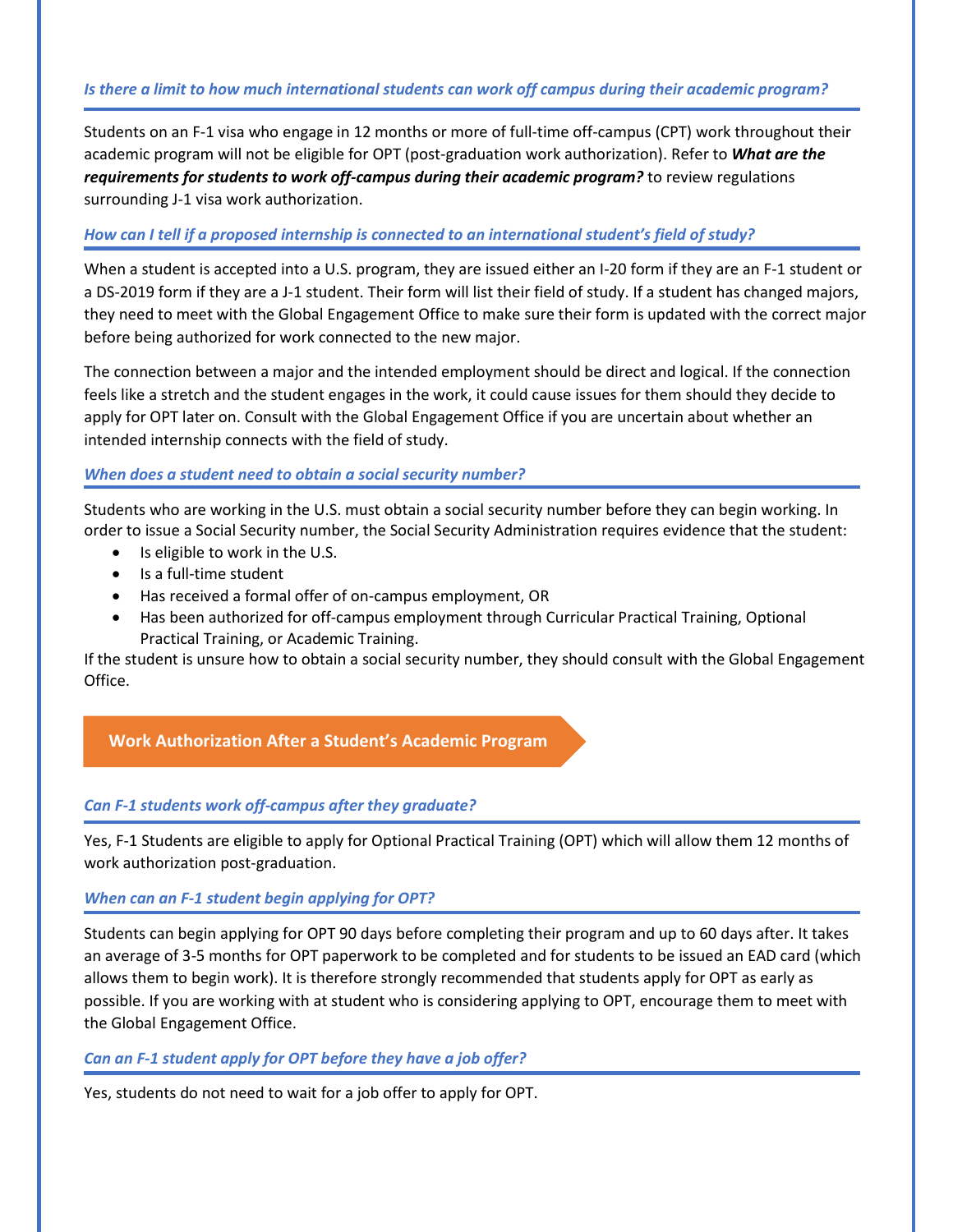#### *Can students leave the country after their program completion but before their OPT begins?*

Yes, students can leave the country, but they may not be able to return if they do not have a job offer letter with them when they return to the U.S. Having an EAD card but no job offer may not be enough to give them access back to the United States.

#### *How can I tell if a proposed job is connected to an international student's field of study?*

When a student is accepted into a U.S. program, they are issued a I-20 form if they are an F-1 student. Their form will list their field of study. If a student has changed majors, they need to meet with the Global Engagement Office to make sure their form is updated with the correct major before being authorized for work connected to the new major.

The connection between a major and the intended employment should be direct and logical. If the connection feels like a stretch and the student engages in the work, it could cause them issues with U.S. Citizen and Immigration Services. Consult with the Global Engagement Office if you are uncertain about whether an intended job connects with the field of study.

#### *How long can a student remain unemployed after their OPT begins before they are considered "out of status?"*

Students can be unemployed for 90 days from the start of their OPT before they are considered out of status. Students who have the STEM extension are allowed an additional 60 days during the 24-month extension.

# *A student's OPT has started but they have not received their Employment Authorization Document (EAD) card yet, can they keep working?*

No, students cannot begin work until after they have received their EAD card.

#### *Does OPT have to be full-time?*

In most (but not all) cases, employment does not need to be full time. Types of OPT employment may include regular, paid employment, employment through an agency, or volunteer or unpaid internship for at least 20 hours per week.

## *A student is having difficulty finding employment but is volunteering. Could that count as OPT?*

Yes. Many students are able to obtain experience that is most appropriate to their line of work by engaging in volunteer work or unpaid internships. This is possible during the standard 12-month OPT period. Work as a volunteer or unpaid intern must not violate any labor laws and should not be for less than 20 hours per week. Students should be prepared to document the fulfillment of these requirements upon request.

#### *What is the STEM extension and who is eligible?*

Eligible F-1 students with STEM degrees who finish their program of study and participate in an initial period of regular [post-completion OPT](https://studyinthestates.dhs.gov/training-opportunities-in-the-united-states) (often for 12 months) have the option to apply for a STEM OPT extension. To qualify, the student's major's CIP code at Creighton University must align with the DHS's STEM [Designated](https://www.ice.gov/sites/default/files/documents/Document/2016/stem-list.pdf)  [Degree Program List](https://www.ice.gov/sites/default/files/documents/Document/2016/stem-list.pdf). The extension would allow for an additional 24 months of work authorization. Consult with the Global Engagement Office to determine whether a major is designated for the STEM extension.

# *If a bachelor's level student does not use their OPT and then is admitted to a master's or PhD level program in the U.S., can they carry-over their unused OPT?*

No, a student is issued 12 months of OPT for each degree level they complete and the OPT cannot be issued twice for the same degree level nor be carried over to a higher degree-level. If a student obtains a bachelors,